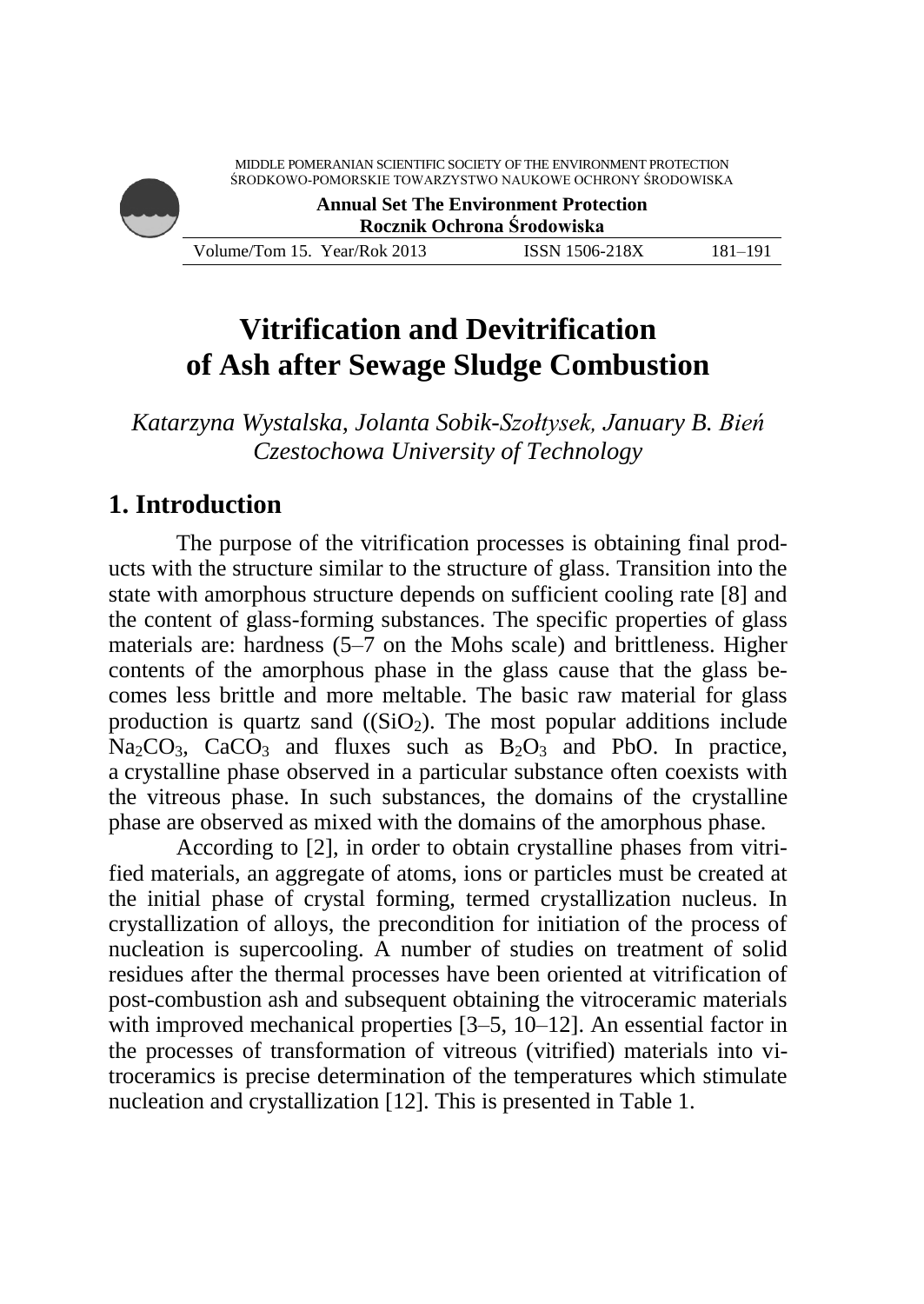**Table 1.** Temperatures and times for crystallization of ash after waste combustion

**Tabela 1**. Zestawienie temperatur i czasu krystalizacji popiołów ze spalania odpadów

| <b>Type of Waste</b>                                             | <b>Crystallization</b><br>Temperature $(^{\circ}C)$ | <b>Crystallization</b><br>Time (h) |
|------------------------------------------------------------------|-----------------------------------------------------|------------------------------------|
| Volatile ashes after combustion<br>of solid municipal waste [10] | 870                                                 |                                    |
| Volatile ashes from sludge<br>combustion [12]                    | 1100                                                | $\mathcal{D}_{\mathcal{L}}$        |
| Ashes after combustion<br>of solid municipal waste [11]          | 870                                                 | 10                                 |
| Volatile ashes [3]                                               | 950                                                 |                                    |
| Ashes from combustion<br>of dangerous waste [7]                  | 800                                                 |                                    |

## **2. Methodology**

#### **2.1. Materials Used in the Study**

The authors used ashes from combustion of sewage sludge at the temperature of 850°C in a fluidized-bed furnace. This substrate exhibited fine, homogeneous grain and orange-red colour (Fig. 1). The material used as an addition during ash vitrification was the post-floatation waste obtained during flotation-based enrichment of zinc-lead ores that mainly contained dolomites (ca. 70%). According to [6], typical chemical composition of this type of waste is: 23–32% CaO, 12–17 % MgO, 1–2% Al<sub>2</sub>O<sub>3</sub>, 2–4.5% SiO<sub>2</sub>, 0.5–5 % S, 2.5–8% Fe<sub>całk</sub>, 1–3% Zn, 0.1–0.9%.



**Fig. 1.** Ash obtained after fluidized-bed combustion of sewage sludge **Rys. 1.** Popiół uzyskany po fluidalnym spalaniu osadów ściekowych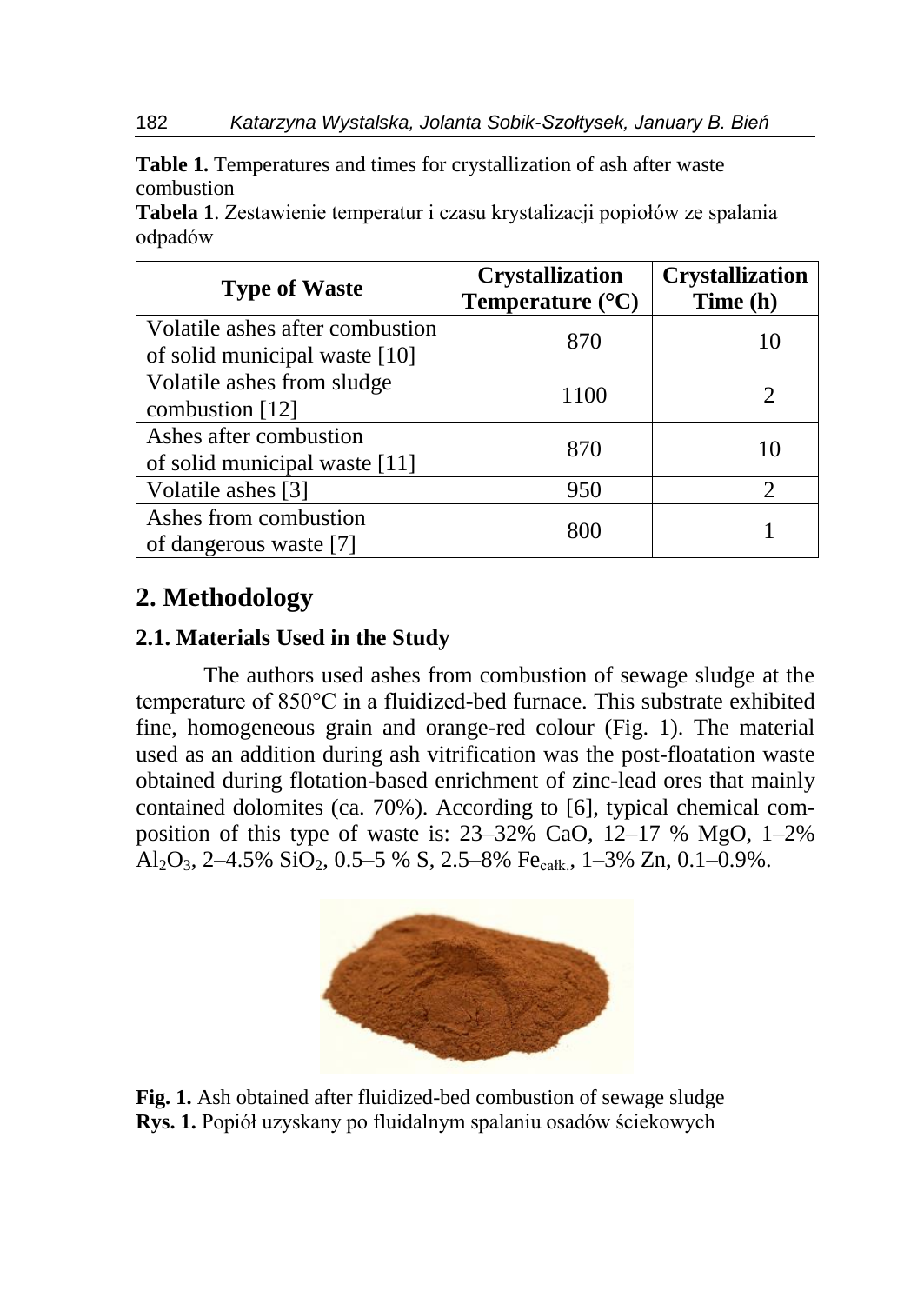#### **2.2.Vitrification and Devitrification**

The ash from sewage sludge combustion was subjected to plasma modification, either alone or with 20% (wt%) addition of dolomite postfloatation waste, according to the methodology presented in previous studies [1,9]. Plasma modification of the substrates used in the study allowed authors to obtain the products as presented in Fig. 2.



**Fig. 2.** Vitrificates obtained during plasma modification: (a) ash after sewage sludge combustion; (b) ash after combustion of sewage sludge with the 20% addition of dolomite post-floatation waste

**Rys. 2.** Witryfikaty uzyskane podczas modyfikacji plazmowej: (a) popiołu po spalaniu osadów ściekowych, (b) popiołu po spalaniu osadów ściekowych z 20% dodatkiem dolomitowych odpadów poflotacyjnych

The obtained vitrificates were subjected to thermal analysis in order to determine the respective crystallization temperatures. The authors used the differential scanning calorimetry method (DSC), which means measuring the differences in heat transfer, and the thermogravimetric method (TG) that measures changes in mass of the sample.

On the next stage of the study, the vitrificates, in order to be devitrified, were heated in a muffle furnace for 3 hours at the temperatures adopted based on the thermal analysis. After the set time, the products were left to be slowly cooled down.

The vitrificates and the products obtained during heating were subjected to X-ray analysis in order to examine their structure.

#### **3. Results**

The plasma modification of the substrates allowed for their transformation into the vitrified products with amorphous structure, which is confirmed by the diffractograms obtained for the ash after combustion of sewage sludge and its mixture with dolomite post-flotation waste (Fig. 3).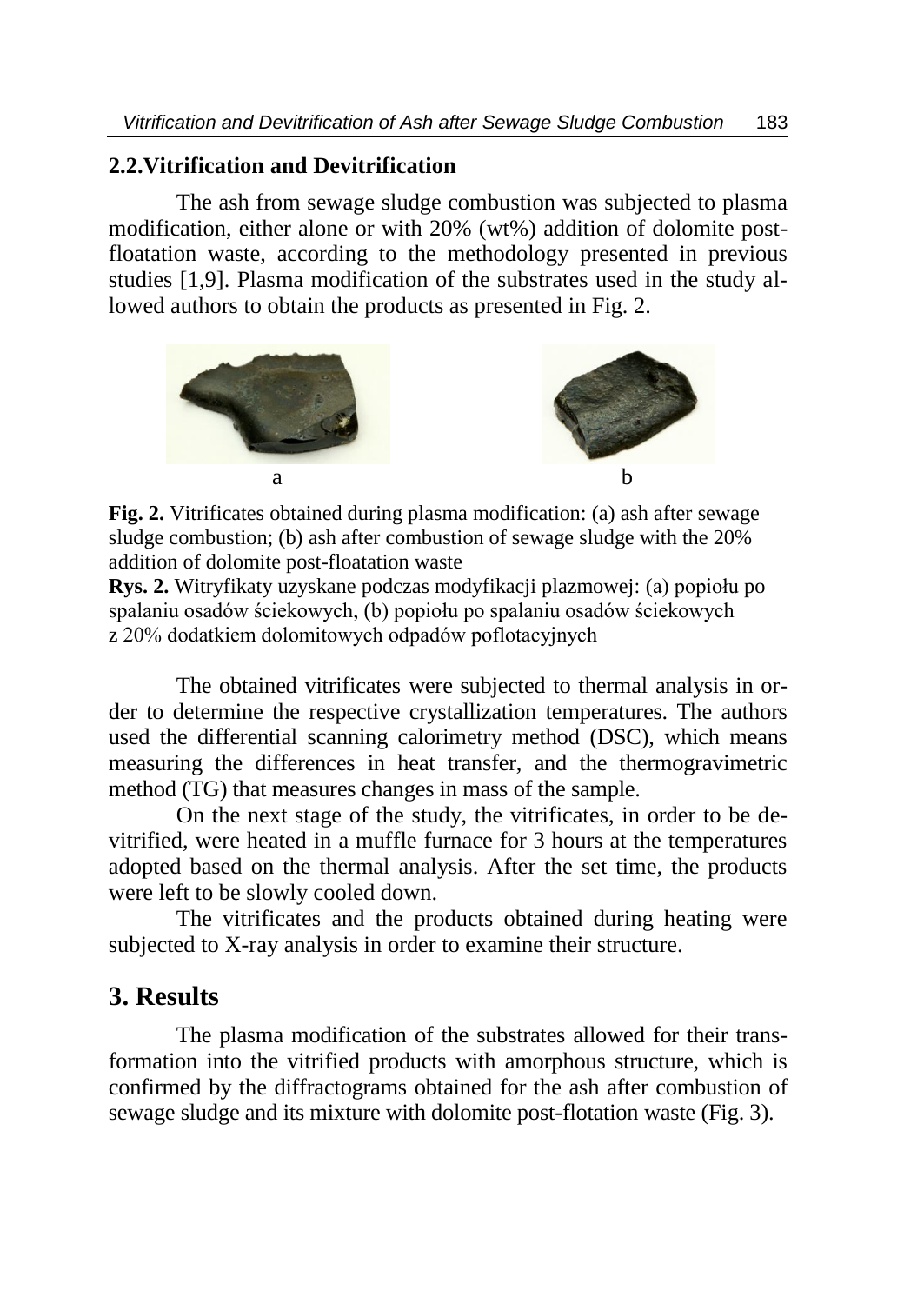



**Rys. 3**. Dyfraktogramy witryfikatów uzyskanych: (a) z popiołu ze spalania osadów ściekowych, (b) z popiołu ze spalania osadów z dodatkiem dolomitowych odpadów poflotacyjnych

Hardness of the vitrificates obtained on the Mohs scale was at the level of 6.5. The products obtained during vitrification of the ash after sludge combustion were more brittle than the products obtained during vitrification with the addition of dolomite post-floatation waste.

The thermal analysis (TG-DSC) of the obtained vitrificates allowed for determination of crystallization temperatures. For the vitrificate obtained from the ash after sewage sludge combustion, the initial point of the crystallization effect was set at 1096.7°C (Fig. 4a). For heating the vitrificate in order to carry out devitrification, the authors adopted the temperature of 1150°C. Furthermore, in the case of the vitrificate obtained from the ash with the addition of dolomite post-flotation waste, the exothermic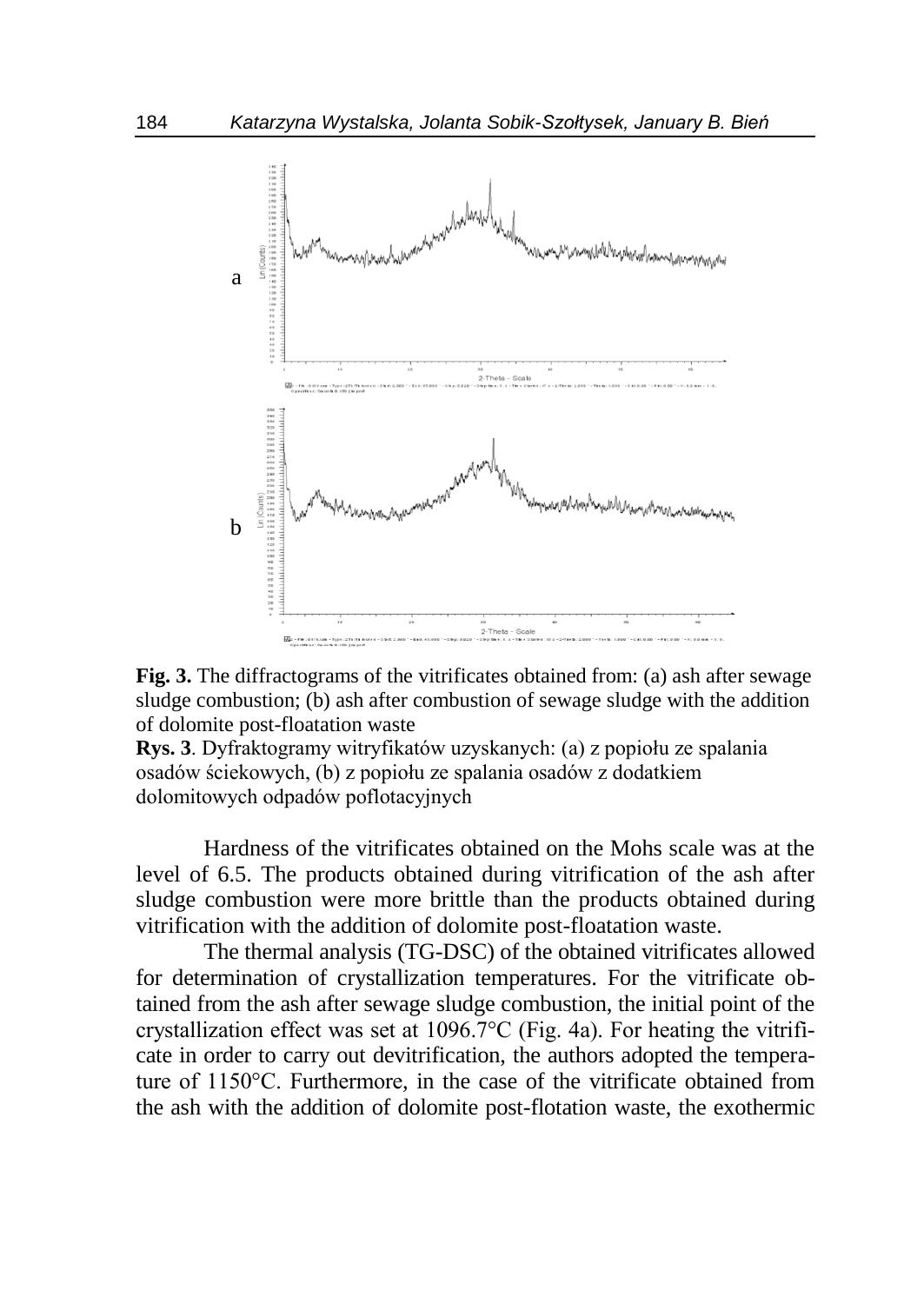effect is initiated at the 870.9°C and 985.5°C (Fig. 4b). For heating the vitrificates in order to carry out devitrification, the authors adopted the temperatures of 871°C and 986°C.



**Fig. 4.** Thermal analysis of the vitrificates obtained from: (a) ash after sewage sludge combustion; (b) ash after combustion of sewage sludge with addition of dolomite post-floatation waste

**Rys. 4.** Analiza termiczna witryfikatów uzyskanych: (a) z popiołu ze spalania osadów ściekowych, (b) z popiołu ze spalania osadów z dodatkiem dolomitowych odpadów poflotacyjnych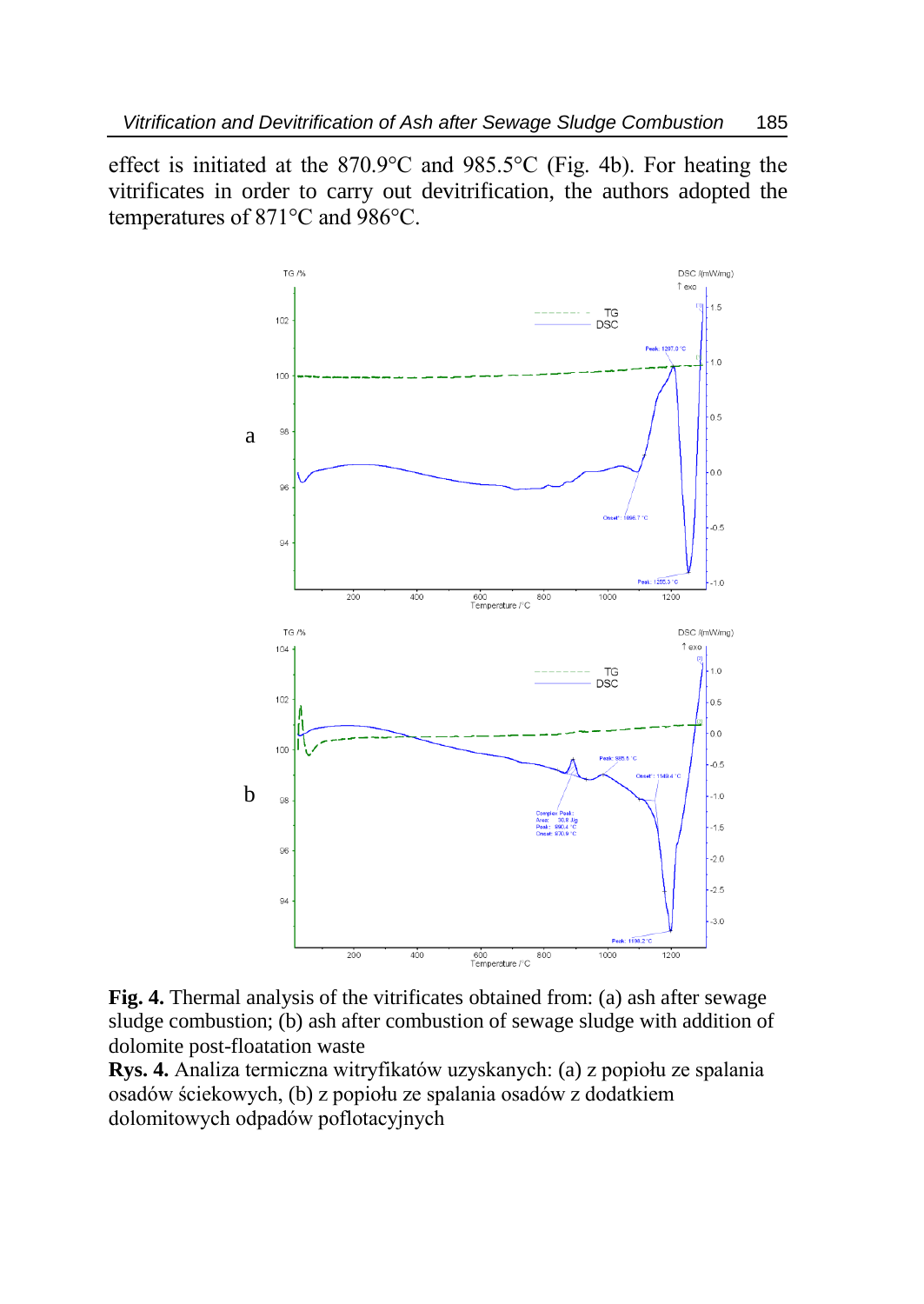Heating of the vitrificates at the set temperature yielded the products presented in the Fig. 5. These products were subjected to X-ray analysis. The results of this analysis are presented in Fig. 6.



**Fig. 5.** Devitrification products for the vitrificates obtained from: (a) ash after sewage sludge combustion (crystallization temperature: 1150°C); (b) ash after combustion of sewage sludge with the addition of dolomite post-floatation waste (crystallization temperature: 871°C); (c) ash after combustion of sewage sludge with the addition of dolomite post-floatation waste (crystallization temperature: 986°C)

**Rys. 5.** Produkty odszklenia witryfikatów uzyskanych: (a) z popiołu ze spalania osadów ściekowych (temperatura krystalizacji 1150°C), (b) z popiołu ze spalania osadów z dodatkiem dolomitowych odpadów poflotacyjnych (temperatura krystalizacji 871°C), (c) z popiołu ze spalania osadów z dodatkiem dolomitowych odpadów poflotacyjnych (temperatura krystalizacji 986°C)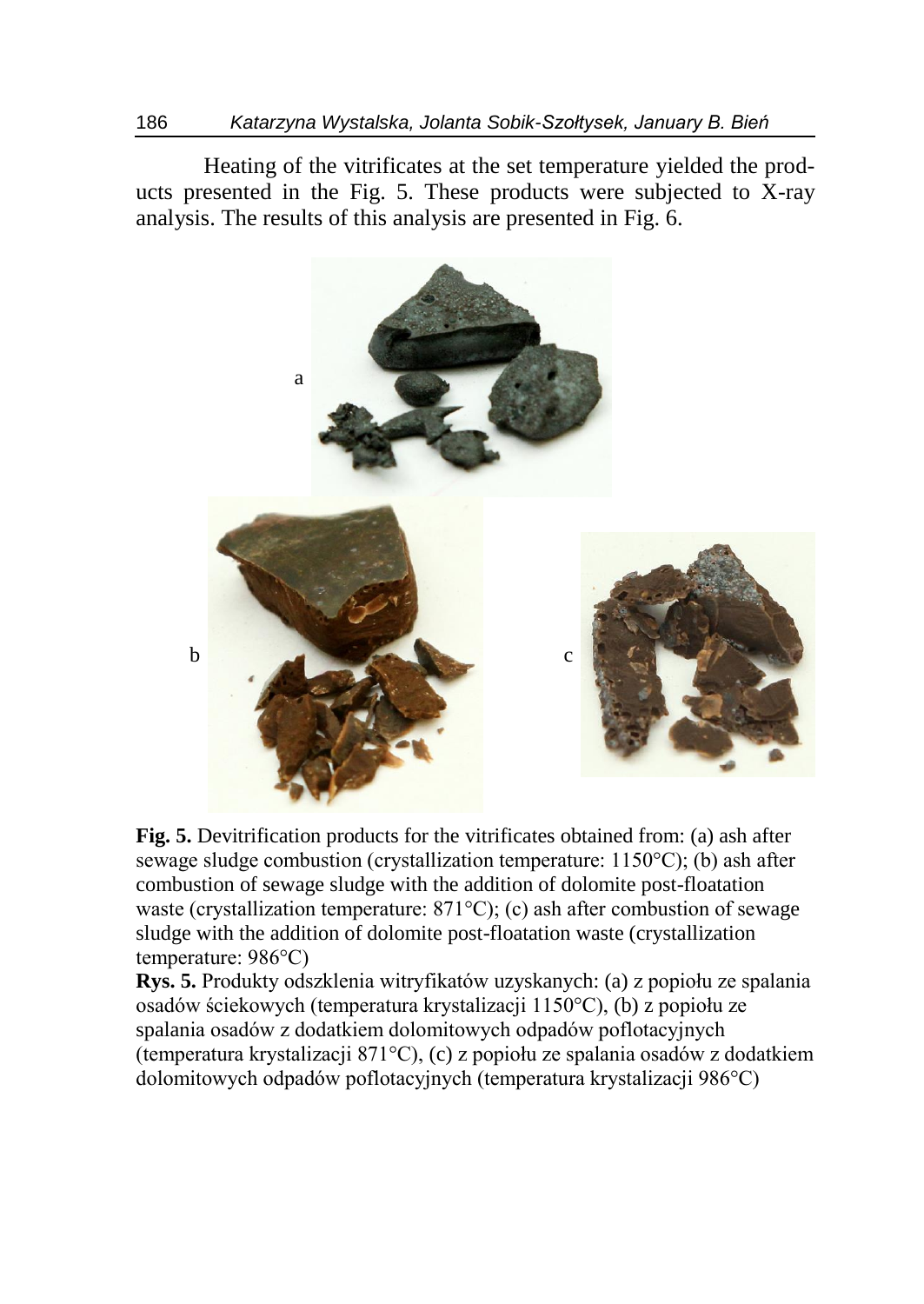

**Fig. 6.** Diffractograms of the devitrification products for the vitrificates obtained from: (a) ash after sewage sludge combustion (crystallization temperature:  $1150^{\circ}$ C); (b) ash after combustion of sewage sludge with addition of dolomite post-floatation waste (crystallization temperature: 871°C); (c) ash after combustion of sewage sludge with addition of dolomite post-floatation waste (crystallization temperature: 986°C)

**Rys.6.** Dyfraktogramy produktów odszklenia witryfikatów uzyskanych: (a) z popiołu ze spalania osadów ściekowych (temperatura krystalizacji 1150°C), (b) z popiołu ze spalania osadów z dodatkiem dolomitowych odpadów poflotacyjnych (temperatura krystalizacji 871°C), (c) z popiołu ze spalania osadów z dodatkiem dolomitowych odpadów poflotacyjnych (temperatura krystalizacji 986°C)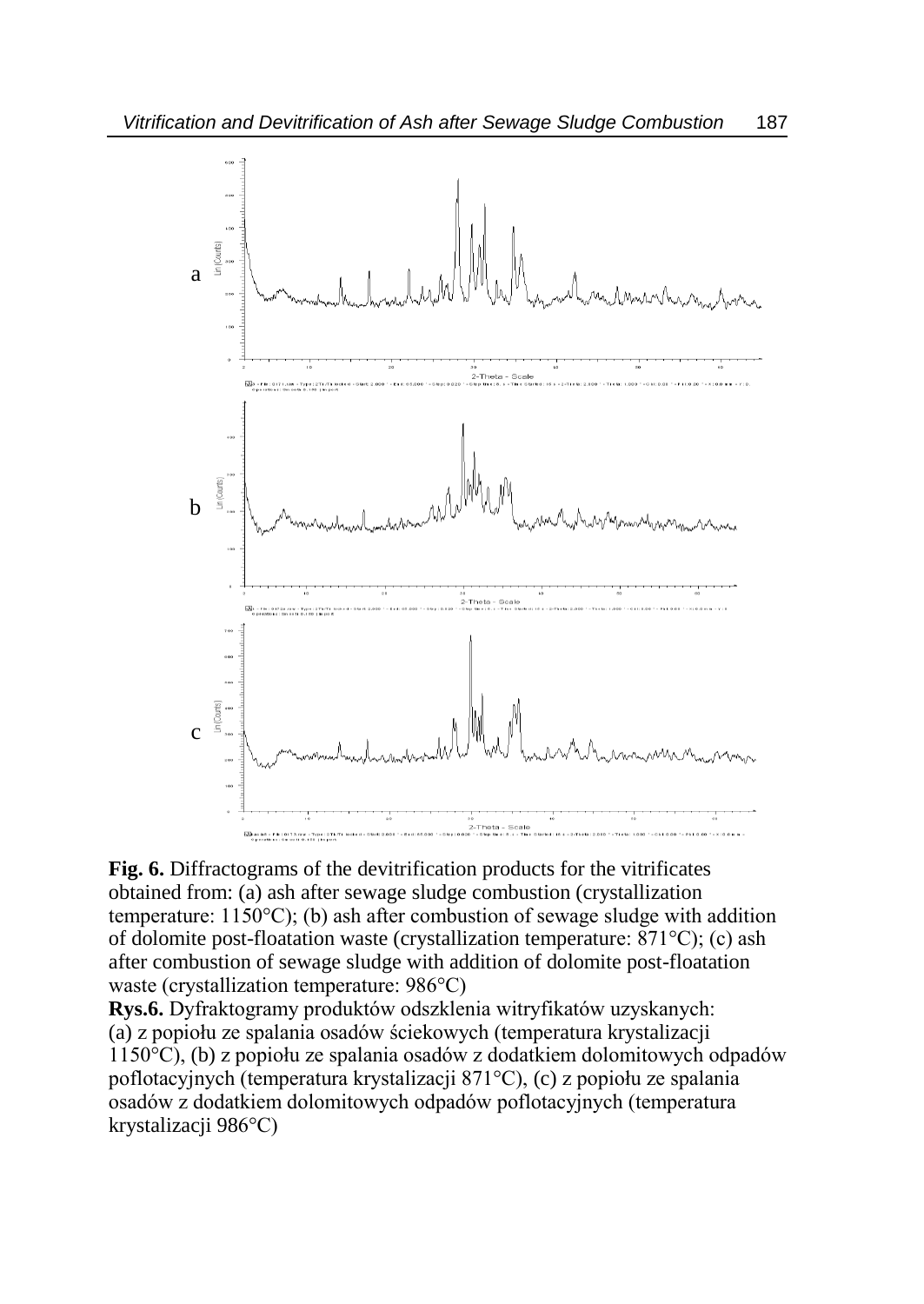At this stage of the study, the authors did not carry out the identification of the crystallized phased and their quantitative proportion.

#### **4. Discussion**

Analysis of the results obtained in the study leads to the conclusion that the ashes after fluidized sewage sludge combustion are a good material for vitrification. Application of plasma as a specific source of heat allows for transformation of these materials into the products in the form of a homogeneous solid with vitreous fracture. The characteristic convexity noticeable in the diffractograms (Fig. 3) for the angle of reflection of 20–40° suggests the amorphous structure of the obtained products, which is typical of glass. The hardness of the vitrificates (6.5 on the Mohs scale) is also within the range of hardness typical of glass. The visual evaluation of the quality of the vitrificates did not reveal considerable differences in the quality of the vitrificates obtained from ash alone compared to the ashes obtained from the ash with the addition of dolomite post-flotation waste. Lower brittleness of the vitrificates obtained from the ash with the addition of dolomite post-flotation waste might suggest higher share of the amorphous phase and their improved meltability and the role of a stabilizer in the process of vitrification played by the waste used.

Thermal analysis (TG-DSC) of the obtained vitrificates revealed that the addition of dolomite waste caused a shift in the crystallization temperature from the level of 1096°C (vitrificate obtained from the ash after sludge combustion) to the level of 870°C (vitrificate from the ash after combustion of sludge with the addition of dolomite waste). In the case of the vitrificate obtained from the ash with the addition of dolomite post-flotation waste, apart from the exothermic effect at the temperature of 870.9°C, the second exothermic effect was also observed at the temperature of 985.5°C, which might suggest that different phases are crystallized at different temperatures.

This thesis was confirmed by the analysis of the diffractograms presented in Fig. 6b and 6c. The diagram presented in Fig. 6b a small convexity can be observed for the angle of reflection of 20–40°, which suggest presence of the amorphous phase. For comparison, the diagram obtained for the same sample (Fig. 6c) but heated at higher temperature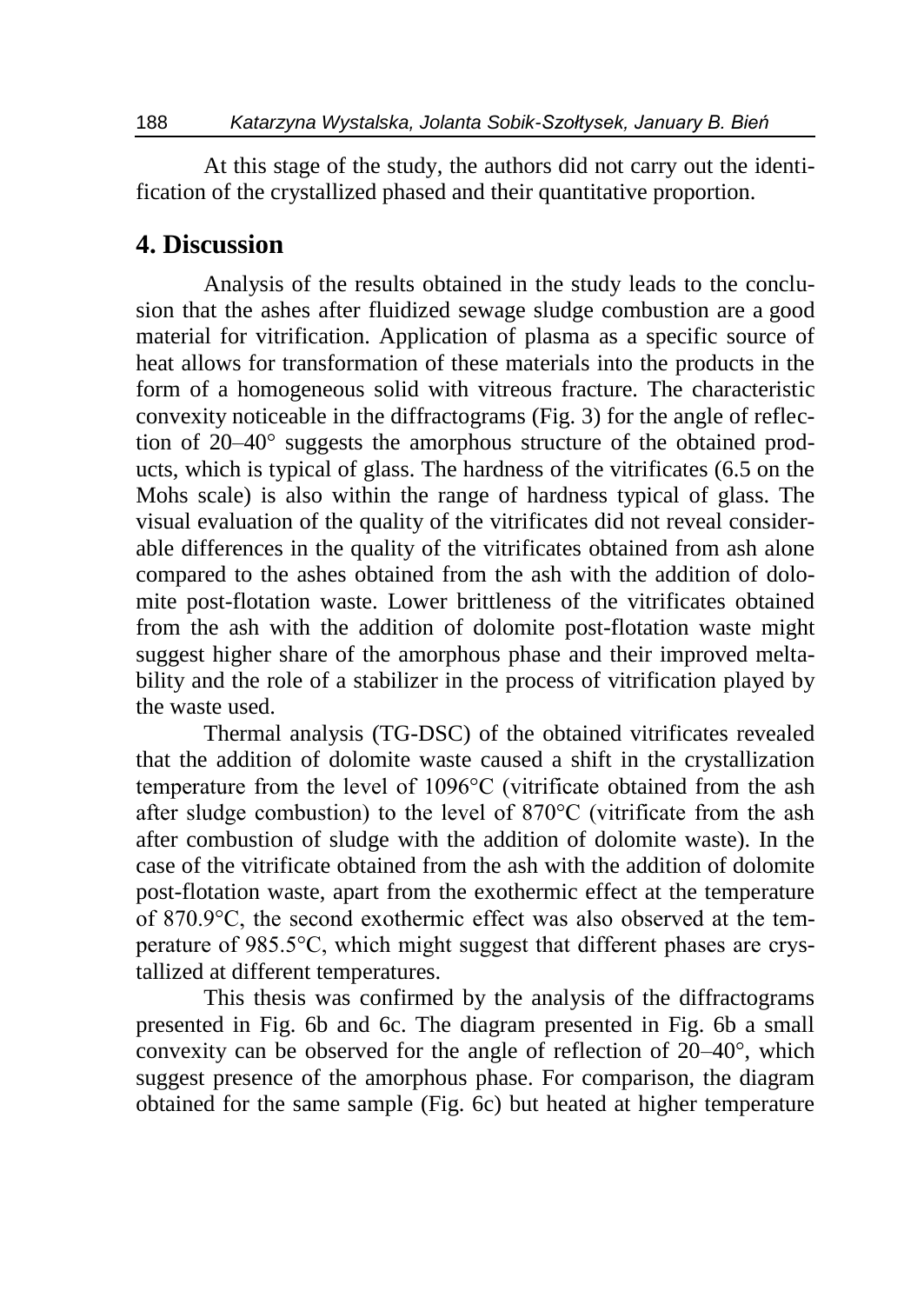reveals lack of the convexity for the angle of reflection of 20–40°. X-ray analysis (Fig. 6a) of the product obtained during heating of the vitrificate (at the temperature of 1150°C) obtained from the ash after sewage sludge combustion leads to the conclusion that it was devitrified, which confirms the presence of a number of clear peaks that point to the presence of phases with ordered structure. The products after devitrification are characterized by different colour, ranging from dark graphite (Fig. 5a) to orange-brown (Fig. 5bc). This might suggest crystallization of different phases which at the present stage of the research have not been identified yet.

#### **5. Final Conclusions**

The study confirmed that vitrification is a good method for treatment of ash after sewage sludge combustion, particularly in the context of the increasing popularity of thermal method in processing the sewage sludge in Poland. The use of dolomite post-flotation waste as an addition to the process of vitrification opens up opportunities for processing the waste obtained after flotation of zinc-lead ores. The use of dolomite postflotation waste as an addition to the process of vitrification opens up opportunities for crystallization of target phases in the material after devitrification. The process of devitrification of the vitrificates obtained from the ash with the addition of dolomite post-flotation waste, carried out at different temperatures (871°C and 986°C) allows for crystallization of different phases with the ordered structure, characterized by presumably different properties. In order to ensure the comprehensive analysis of the process of devitrification, it is necessary to identify the crystallized phases and examine their properties.

*This study was financed from BS/PB – 401-301/11*

### **References**

- 1. **Bień J., Białczak W.**, **Wystalska K.:** *Solid waste vitrification using a direct current plasma arc.* Environmental Engineering – Pawłowski, Dudzińska & Pawłowski. Proceedings of The Second National Congress of Environmental Engineering, Lublin, Poland, 4–8 September 2005. Taylor & Francis Group, London, 307–310 (2005).
- 2. **Bolewski A., Kubisz J., Manecki A., Żabiński W.:** *Mineralogia ogólna (Fundamentals of Mineralogy)*. Wydawnictwa Geologiczne, Warsaw, 1990.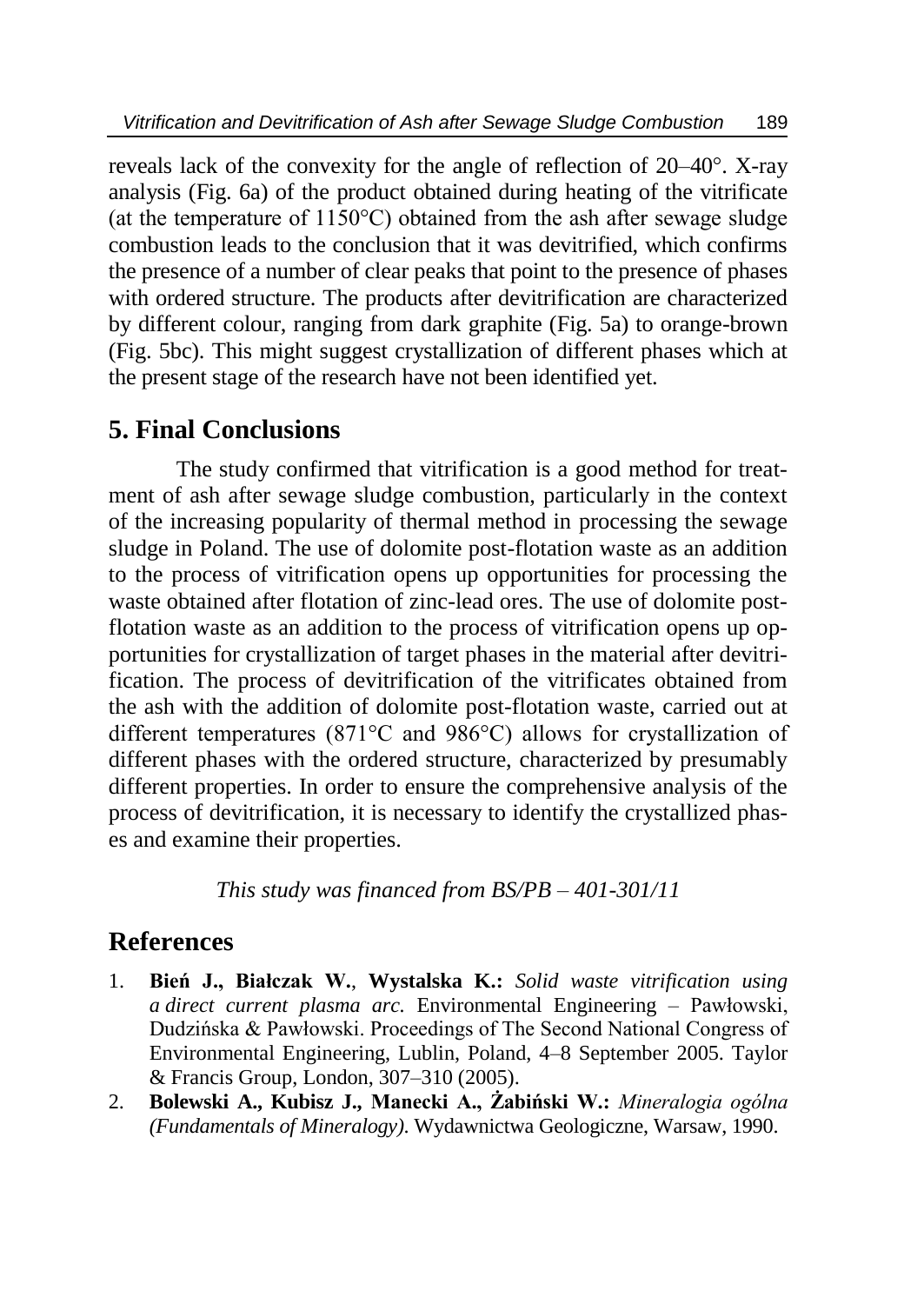- 3. **Cheng T.W., Chen Y.S.:** *Characterisation of glass ceramics made from incinerator fly ash*. Ceramics International, 30, 343–349 (2004).
- 4. **Cheng T.W., Ueng T.H., Chen Y.S., Chiu J.P.:** *Production of glassceramic from incinerator fly ash*. Ceramics International, 28, 779–783. (2002).
- 5. **Endo H., Nagayoshi Y., Suzuki K.:** *Production of glass ceramics from sewage sludge.* Wat. Sci. Tech., 36, 11, 235–241 (1997).
- 6. **Girczys J., Sobik-Szołtysek J.:** *Odpady przemysłu cynkowo-ołowiowego (Waste from Zinc-Lead Industry)*. Publisher: Częstochowa University of Technology Monographs No. 87 (2002).
- 7. **Kavouras P., Kaimakamis G., Ioannidis Th.A. et al.:** *Vitrification of lead-rich solid ashes from incineration of hazardous industrial wastes.* Waste Management, 23, 361–371 (2003).
- 8. **Wasylak J.:** *Specyfika stanu szklistego (Specific Nature of the Vitrous State)*. Szkło i Ceramika (Glass and Ceramics), 55, 5 (2004).
- 9. **Wystalska K.:** *Vitrification of Sludge and Ash from Thermal Waste Utilization*. Polish journal of environmental studies. Vol.2, pp. 248–253 (2010)
- 10. **Young J.P., Jong H.:** *Conversion to glass-ceramics from glasses made by MSW incinerator fly ash for recycling*. Ceramics International, 28, 689– 694 (2002).
- 11. **Young J.P., Jong H.:** *Corrosion behavior of glass and glass-ceramics made of municipal solid waste incinerator fly ash*. Waste Management, 24 , 825–830 (2004).
- 12. **Young Jun Park, Soon Ok Moon, Jong Heo.** *Crystalline phase control of glass ceramics obtained from sewage sludge fly ash*. Ceramics International, 29, 223–227. 2003

### **Zeszkliwianie i dewitryfikacja popiołów po spalaniu osadów ściekowych**

#### **Streszczenie**

W artykule zaprezentowano wstępne wyniki badań procesu zeszkliwiania i dewitryfikacji popiołów po spalaniu osadów ściekowych. Pierwszy etap, zeszkliwianie – realizowano z wykorzystaniem plazmy, przekształcając popioły po spalaniu osadów samodzielnie i z dodatkiem dolomitowych odpadów poflotacyjnych przemysłu cynku i ołowiu. Zarówno samodzielne przekształcanie popiołów pochodzących z procesu spalania osadów ściekowych jak i popiołów z dodatkiem dolomitowych odpadów poflotacyjnych skutkowało otrzymaniem produktu stanowiącego jednolitą, zwartą bryłę, szklistą w przełamie, o budowie